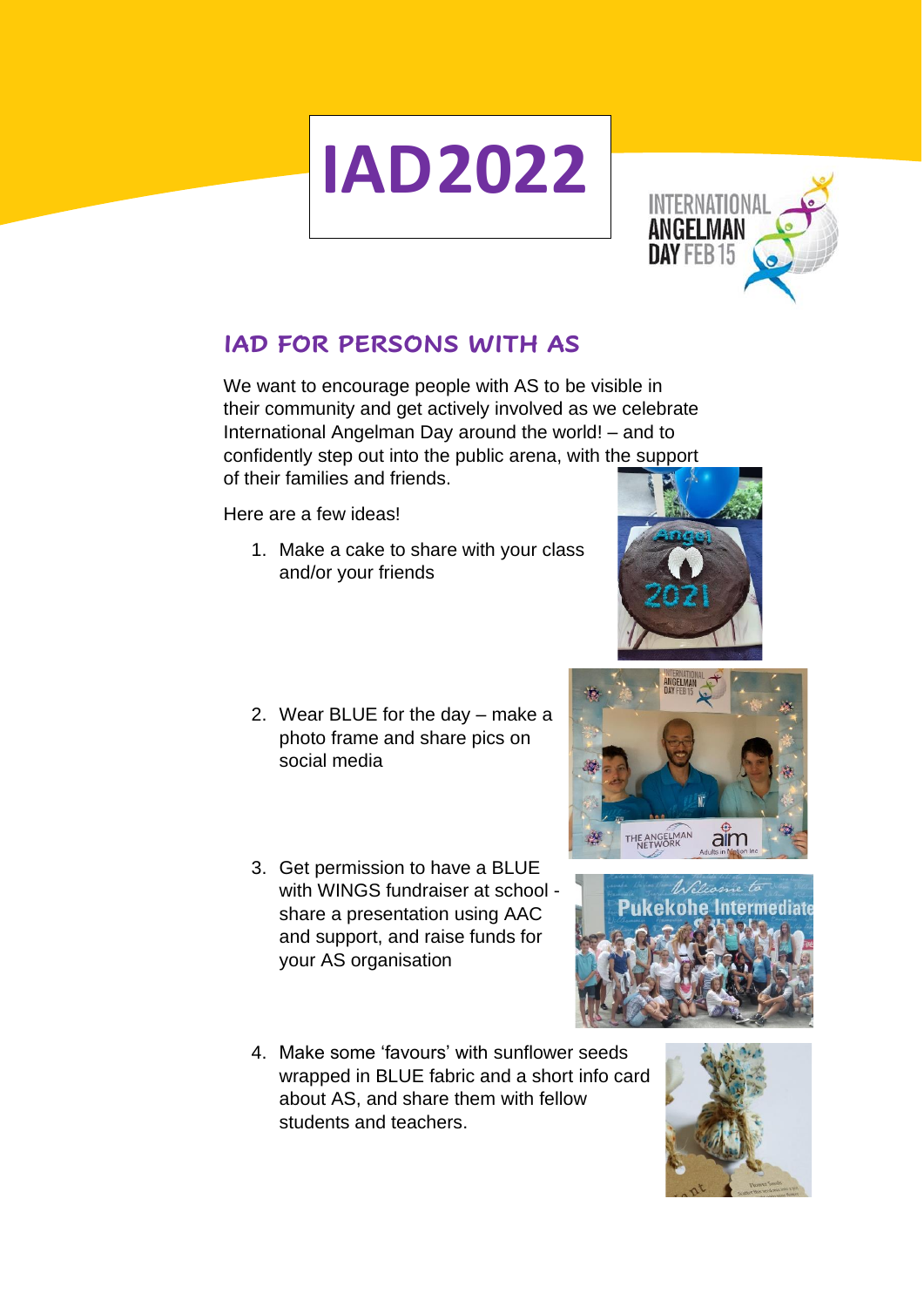5. IAD is the  $15<sup>th</sup>$  Feb – the day after *Valentine's Day*!!

Ask someone to help you make some BLUE string HEARTS to give away, or some BLUE paper roses. Blue roses can symbolise the unique nature of Angelman syndrome and the quest for more research to find therapeutics for this rare condition.

- Due to the absence in nature of blue roses, they have come to symbolise mystery and longing to attain the impossible, with some cultures going so far as to say that the holder of a blue rose will have their wishes granted.
- Accomplishing the impossible, fighting all odds can also be represented by the blue rose. When we choose a path which has an untold, unexplained beginning, our heart gets crowded with feelings which are too deep to be described in words. Such an excitement can also be expressed through a blue rose.





6. Create IAD mission messages on speech devices and share these with your friends/colleagues/ classmates



7. Get support from your speech language therapist to create a laminated ALD (Aided Language Display – a low tech communication board) on the topic of International Angelman Day's mission, and share this at school and at home. You could personally hand one to your school Principal!